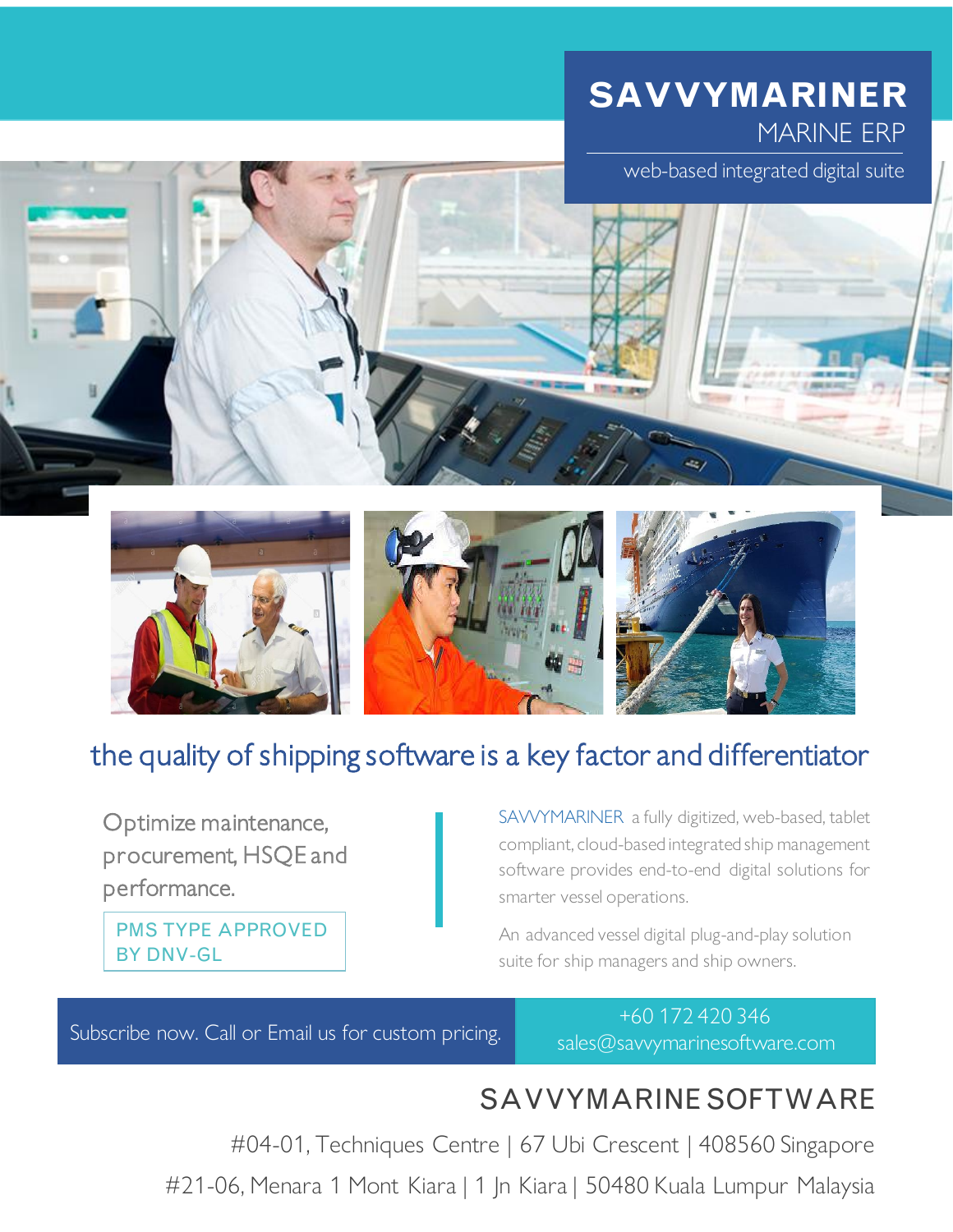

web-based integrated digital suite

# **DIGITALIZE. INTEGRATE.**

# **SUCCEED**

## THIS IS OUR PROPOSAL FOR YOUR BUSINESS

Because we know how important is for you to succeed in businesses, we have an offer for you that will bring you next to success





**DATA** ANALYTICS

MULTILINGUAL

SUPPORT

**ONLINE TRACEABILITY** 



**INSTANTLY CUSTOMIZE** 



CLOUD ONLINE/OFFLINE

| <br>۰<br>ī<br>ł<br>í<br>Ξ                            |
|------------------------------------------------------|
| Ē<br>۰<br>۰<br>۰<br>۰<br>ь<br><b>Service Service</b> |
|                                                      |
|                                                      |

3 RD PARTY INTEGRATION

## **Clients choose us!**

Constant data availability. No IT challenges in operations. Www.savvymarinesoftware.net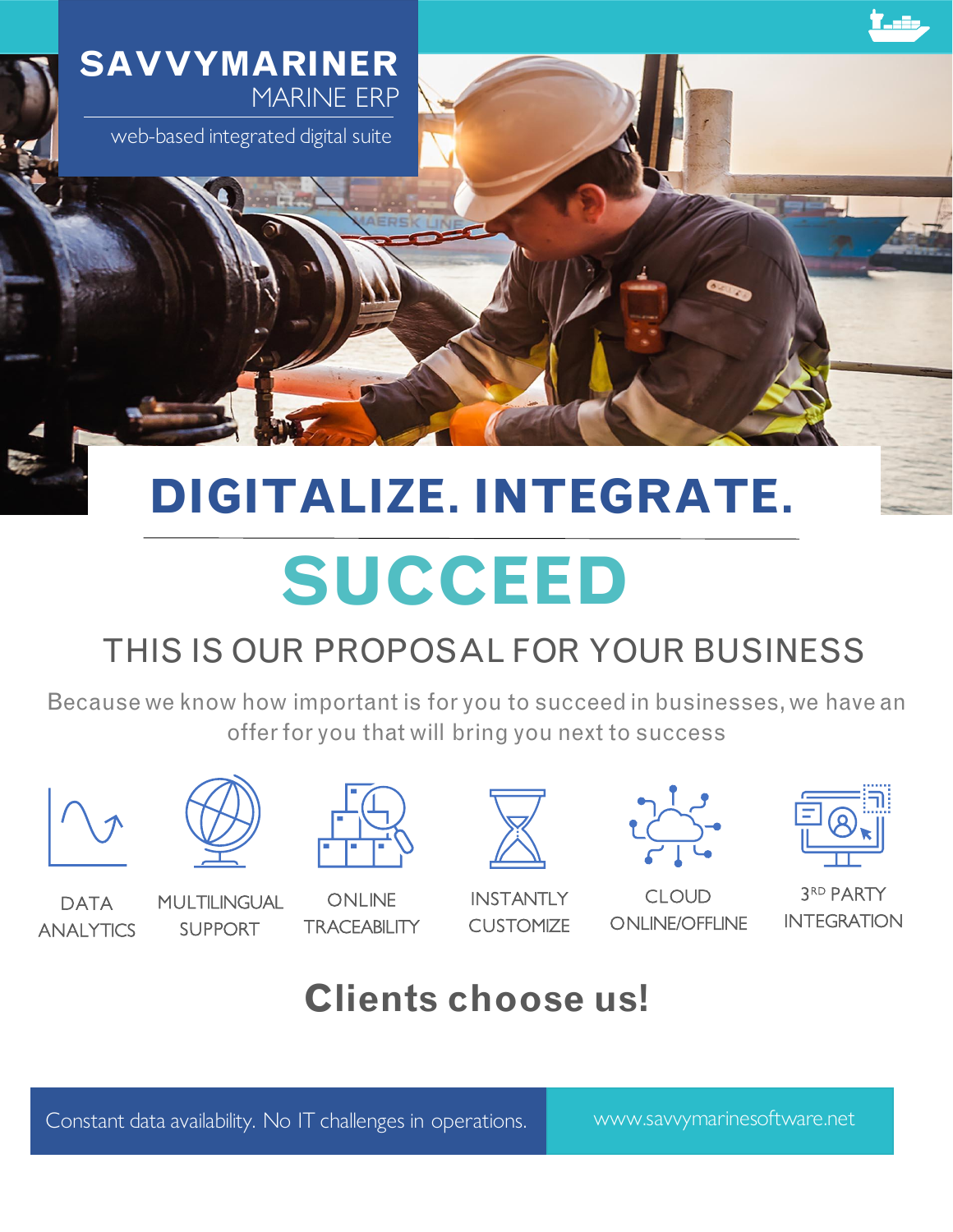## PREPARE YOUR FLEET FOR DIGITAL FUTURE USING SAVVYMARINER

our diversity of modules covers the challenges of today

**Our focus is exclusively on the maritime industry by providing SAVVYMARINER, an integrated web-based plug-and-play digital solution suite for both ship management and ship owning companies.**

a fully digitized, web-based, tablet compliant, cloud-based integrated ship management software providing end-to-end digital solutions for smarter vessel operations.

It secures a stable communication and data management between the main office and the vessels. It revolutionizes the way fleet ship management operates and provides a strong foundation for solid company growth.

**COMPLETE OVID AND OVMSA ELEMENTS AND QUESTIONNAIRE FULLY INTEGRATED WITH SAVVYMARINER.**

#### **ON THE FLY LINKING OF PROCESSES WITH EASE OF USE**



## TECHNICAL & MARINE



#### SURVEYS, AUDITS AND INSPECTIONS

Benefits

- Comply with international requirements
- Introduce best practice related to inspection management
- Increase efficiency
- Paperless handling of all surveys, audits and inspections
- Manage findings, recommendations, and pictures directly from the system

#### MAINTENANCE

#### Benefits

- Plan ahead and never forget maintenance jobs
- Reduced production downtime
- One screen to get maintenance overview
- Create better working environment
- Less stress due to unexpected tasks

#### VETTING, OVMSA & OVID

Benefits

- Automatic import of findings and remarks
- Comparison of data from OCIMF, OVID, OVMSA and data registered in SAVVYMARINER
- Complete history of all past vetting, OVID, OVMSA inspections with trend and observations.

## DRYDOCK

- Transparent process with solid documentation
- Reduced time and costs in maintenance projects
- Controlled budget and cost
- Effective planning and reporting
- No more planning in excel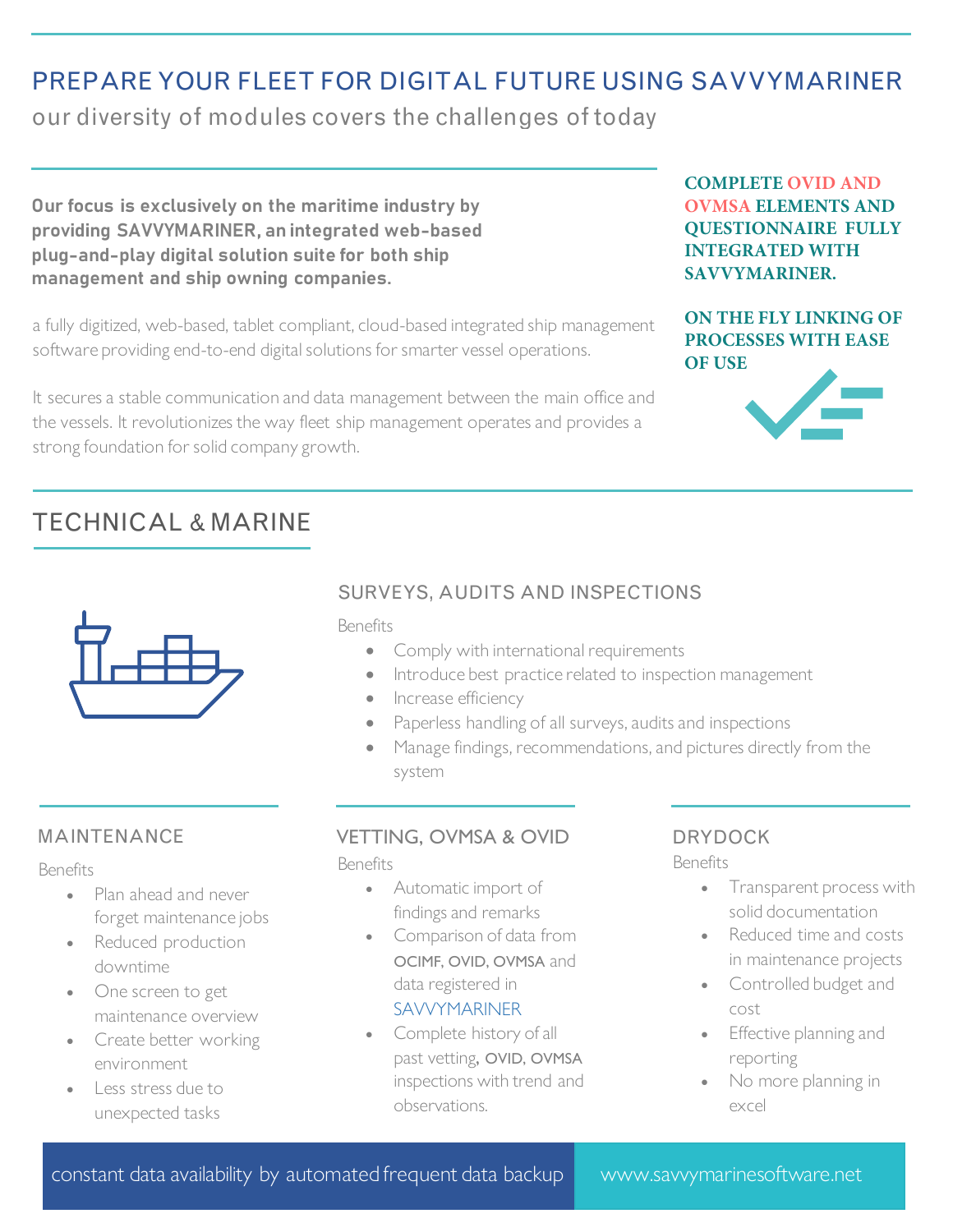# **Use of Data Analytics to drive behaviour**

#### ELECTRONIC WEEKLY / MONTHLY / QUARTERLY FORMS

#### Benefits

- Save time and resources with easy data entry
- Spend less time filling out event reports
- Fulfil MRV requirements with a few clicks
- Make sure crew members follow a specific workflow
- No more huge email attachments and hard copies

#### PTW & ASSESS RISK

#### Benefits

- Minimized risks
- Better safety for your crew
- Easy access to the history of tasks
- Risk Assessment is an integrated part of the job process.

#### DEFECTS & UNPLANNED JOBS

**Benefits** 

- Save time with easy follow-up on defects
- All information is stored in our centralized database
- Categorize defect jobs
- Run statistics on defects and compare between vessels on your fleet.



#### HSQE & PERFORMANCE Benefits

- Reduced risk of accidents or loss, near-accidents, and non-conformities
- Log and learn from incidents
- Compliance with industry standards
- Protect the environment
- Enhanced safety culture

## E-PROCUREMENT & INVENTORY MANAGEMENT



#### E-INVOICING

- Full control and visibility. Vendor uploads invoices online.
- Automated posting of actuals into accounting module.
- Reduced processing time and cost
- Less paper administration
- Optimized work and improved control
- Improved traceability of invoices and approval processes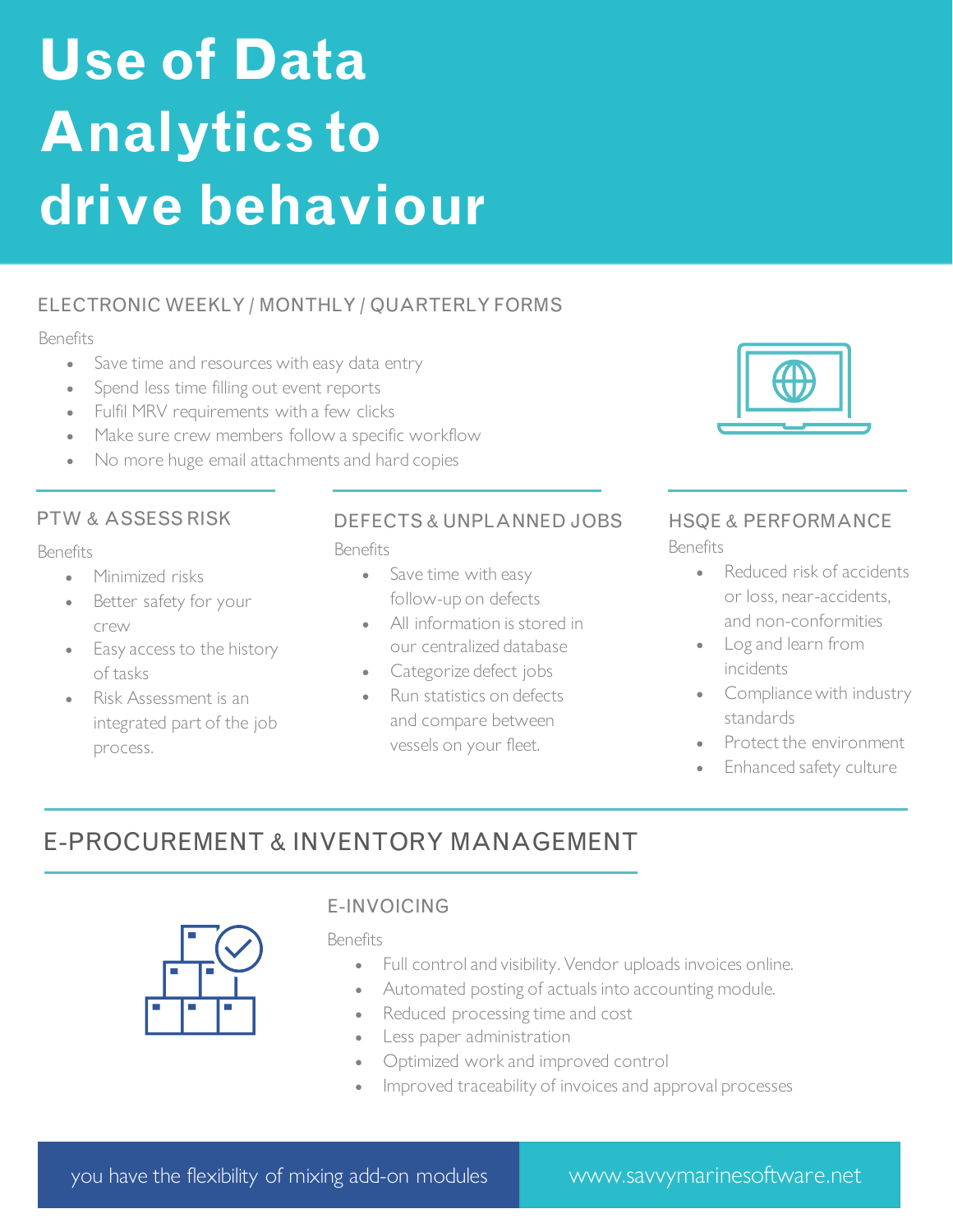## **SAVVYMARINER**

MARINE ERP

web-based integrated digital suite

## INCREASE TRANSPARENCY AND ACCESSIBILITY TO INFORMATION

#### BUDGET VARIANCE

#### **Benefits**

- Optimized budgets based on valid data
- Reduced costs through streamlined financial processes
- Improved control over financial data
- Timely and accurate operational decision

#### APPROVALS

#### Benefits

- Reject or approve on the move
- Speed up the approval process
- Simplification of internal processes
- Approve forms, jobs and event postponements
- Access to reports, forms, and invoice documents

## VENDOR EVALUATION

#### Benefits

- Perfect overview of the best suppliers
- Obtain better prices from your suppliers
- Use of only the best suppliers through supplier qualification
- Automatic reminder if a delivery is late
- Save costs

#### INVENTORY

#### Benefits

- Stock and spare part control
- Flexible technical structure
- Overview of stock history
- Control of requisition, order processing and delivery.
- Optimized internal processes

#### IHM (SDoC & MD)

#### Benefits

- Certificate management as a natural part of the procurement process and stock management
- Stay in compliance with IHM regulations
- Comply with necessary requirements digitally
- Effective Hazardous Material Management

#### LOGISTICS

- Increase visibility and create transparent access to shipment data
- Ensure the lowest possible price on every shipment
- Work more efficiently and prevent overordering or running out of stock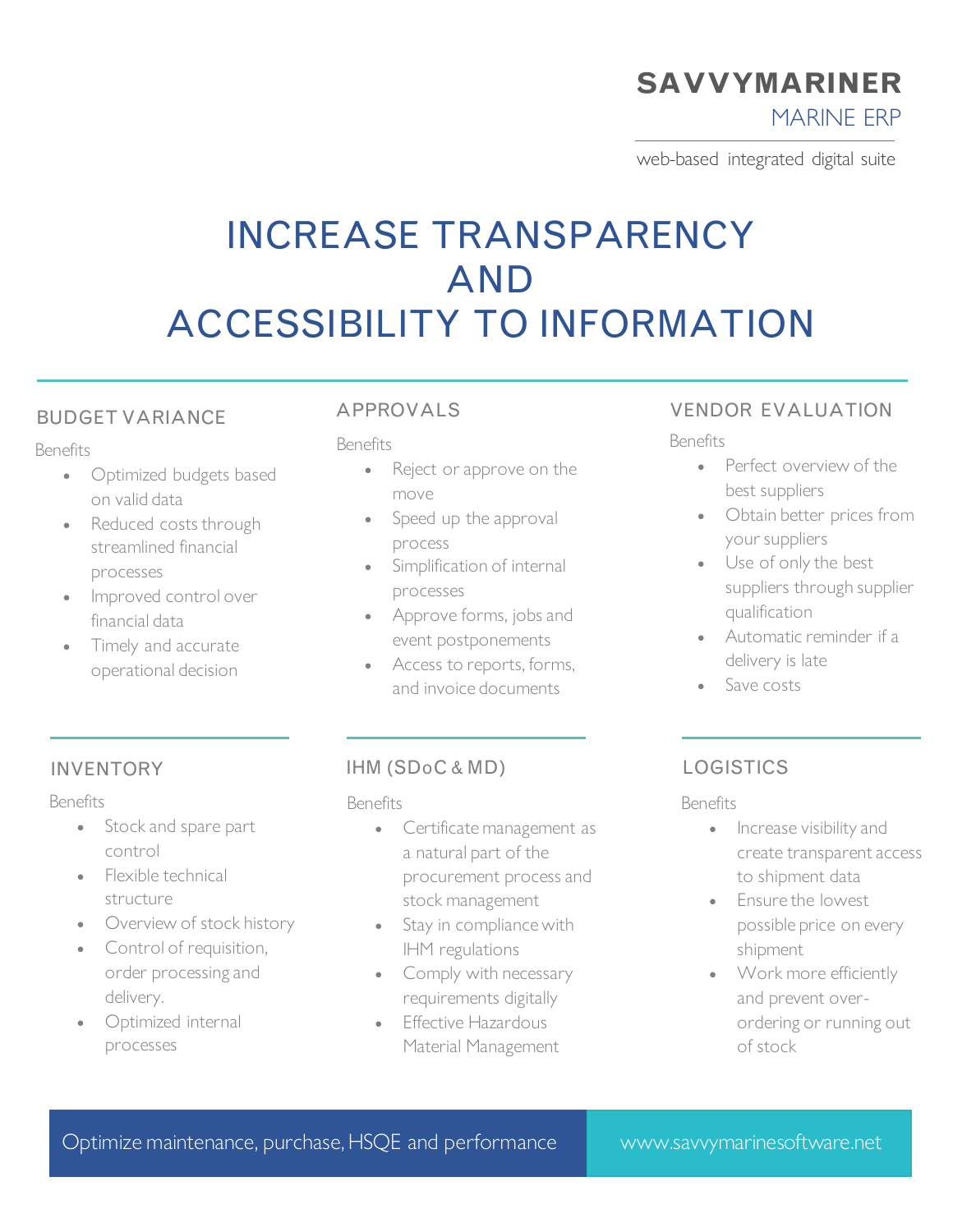## HR & PAYROLL



#### IMPORTANCE OF USING THE RIGHT CREW MANAGEMENT SYSTEM

Crew members are always and justifiably regarded as most important unit on board to manage ships appropriately by meeting the industry defined standards, ensure safe operations and eliminate accident risks.

To achieve this and increase higher efficiency rate, choosing right tool for crewing business is a milestone.

#### CREW MANAGEMENT

#### Benefits

- Informative Seafarer database
- View Seafarer History online
- Optimize ship operations and crew deployment to reduce TCO
- Overview of all crew and crew activities
- Efficient processes in one system, including fleet management, crewing and payroll

#### PAYROLL

Benefits:

- Get an overview of payroll information with reports
- Minimize administration, maximize operations and save time
- Efficient processes in one system, including fleet management, crewing and payroll
- Interfaces to accounting system

#### REST HOURS

Benefits

- Record and track the rest hours of all of your crew on board the ships
- Multiple regime settings and direct validations inbuilt in the system
- Automated reports on crew / officer's rest hours
- Automatic generation of rest hour schedules based on the crew available on board.

### DOCUMENT MANAGEMENT

#### DOCUMENT REPOSITORY

#### Benefits

- Efficient management and distribution of documents across the fleet
- Centralized storage of all documents and files
- Critical documents are controlled and cannot be changed without approval

#### **CERTIFICATES**

#### Benefits

- Easy and flexible overview of all registered certificates
- Continued validity of your certificates
- Never miss an upcoming renewal of a certificate
- Record of Certificates along with its history

#### MANAGEMENT SYSTEMS

- Easy access to the entire Management Systems within SAVVYMARINER
- Full control of everything that goes into the system
- Organized and less user direct interaction on QMS system updates